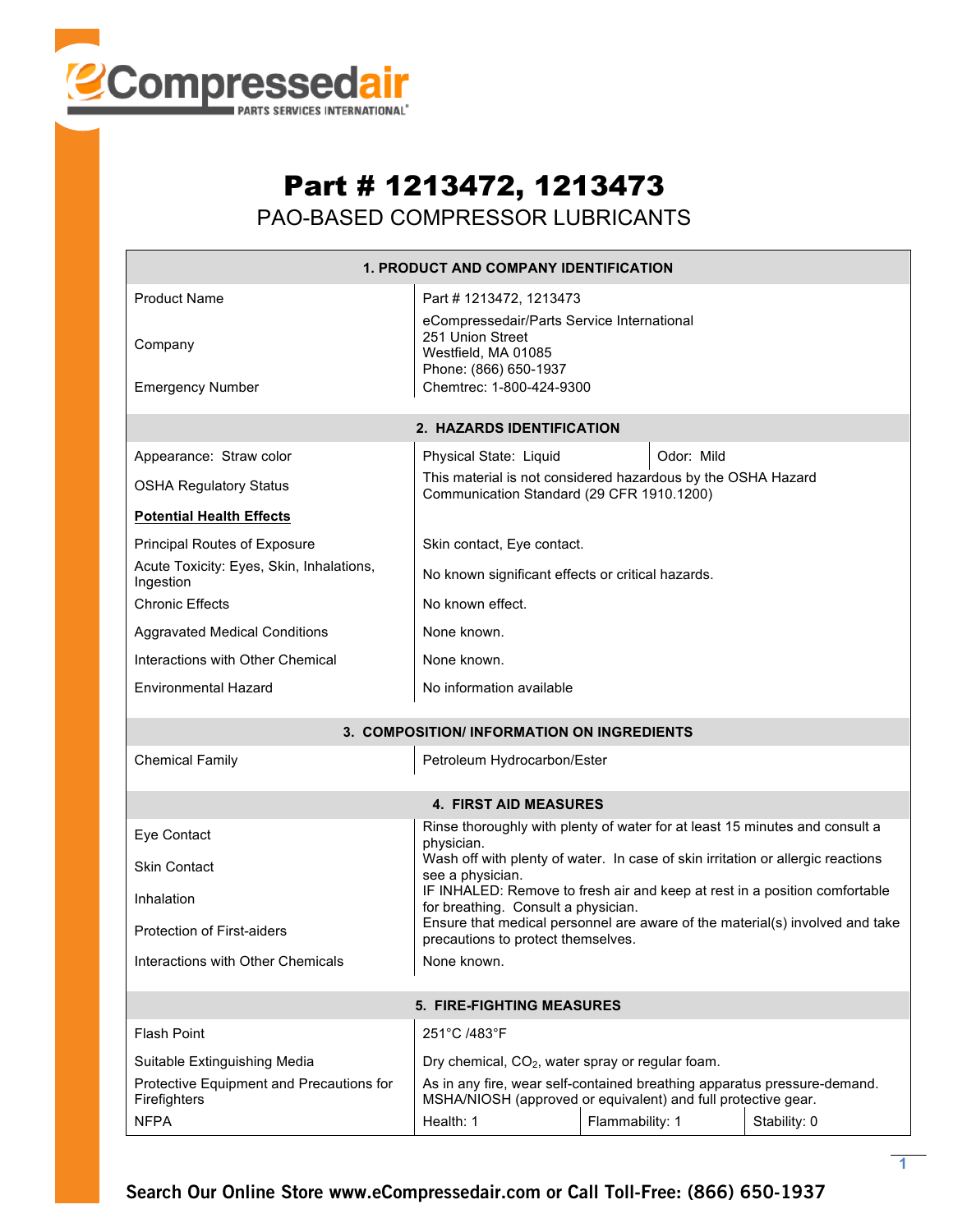

|  | PARTS SERVICES INTERNATIONAL <sup>®</sup> |
|--|-------------------------------------------|
|  |                                           |

| <b>6. ACCIDENTAL RELEASE MEASURES</b>                                                                                                             |                                                                                                                                                                   |                                                                                                                                                                            |                                                                        |                                                                  |                        |                          |  |
|---------------------------------------------------------------------------------------------------------------------------------------------------|-------------------------------------------------------------------------------------------------------------------------------------------------------------------|----------------------------------------------------------------------------------------------------------------------------------------------------------------------------|------------------------------------------------------------------------|------------------------------------------------------------------|------------------------|--------------------------|--|
| <b>Personal Precautions</b>                                                                                                                       | Evacuate personnel to safe areas. Use personal protective equipment.                                                                                              |                                                                                                                                                                            |                                                                        |                                                                  |                        |                          |  |
| <b>Methods for Containment</b>                                                                                                                    | Dike for disposal and cover with wet sand or earth.                                                                                                               |                                                                                                                                                                            |                                                                        |                                                                  |                        |                          |  |
| Methods for Clean up                                                                                                                              |                                                                                                                                                                   | Prevent product from entering drains. Use a non-combustible material like<br>vermiculite, sand or earth to soak up product and place in a container for later<br>disposal. |                                                                        |                                                                  |                        |                          |  |
|                                                                                                                                                   |                                                                                                                                                                   | 7. HANDLING AND STORAGE                                                                                                                                                    |                                                                        |                                                                  |                        |                          |  |
| Handling                                                                                                                                          |                                                                                                                                                                   |                                                                                                                                                                            | Handle in accordance with good industrial hygiene and safety practice. |                                                                  |                        |                          |  |
| Storage                                                                                                                                           |                                                                                                                                                                   |                                                                                                                                                                            |                                                                        | Keep containers tightly closed in a cool, well-ventilated place. |                        |                          |  |
|                                                                                                                                                   |                                                                                                                                                                   |                                                                                                                                                                            |                                                                        | 8. EXPOSURE CONTROLS/PERSONAL PROTECTION                         |                        |                          |  |
| <b>Engineering Measures</b>                                                                                                                       |                                                                                                                                                                   | None under normal use conditions.                                                                                                                                          |                                                                        |                                                                  |                        |                          |  |
| Personal Protective Equipment                                                                                                                     | Eye/Face Protection: Safety glasses with side shields<br>Skin and Body: Wear protective gloves/clothing<br>Respiratory: No special protective equipment required. |                                                                                                                                                                            |                                                                        |                                                                  |                        |                          |  |
| <b>Chemical Name</b>                                                                                                                              |                                                                                                                                                                   | <b>ACGIH TLV</b>                                                                                                                                                           |                                                                        | <b>OSHA PEL</b>                                                  |                        | <b>NIOSH IDLH</b>        |  |
| Aniline                                                                                                                                           | TWA: 2 ppm                                                                                                                                                        |                                                                                                                                                                            |                                                                        | TWA: 19 mg/m <sup>3</sup> , 5 ppm                                |                        | 100 ppm                  |  |
| Phenothiazine                                                                                                                                     |                                                                                                                                                                   |                                                                                                                                                                            |                                                                        | TWA: 5 mg/m <sup>3</sup><br>Skin - TWA: 5 mg/m <sup>3</sup>      |                        | TWA: 5 mg/m <sup>3</sup> |  |
|                                                                                                                                                   |                                                                                                                                                                   | 9. PHYSICAL AND CHEMICAL PROPERTIES                                                                                                                                        |                                                                        |                                                                  |                        |                          |  |
| Appearance                                                                                                                                        | Straw color                                                                                                                                                       |                                                                                                                                                                            | Odor                                                                   |                                                                  |                        | Mild                     |  |
| <b>Physical State</b>                                                                                                                             | Liquid                                                                                                                                                            | <b>Flash Point</b>                                                                                                                                                         |                                                                        |                                                                  |                        | 251°C /483°F             |  |
| <b>Specific Gravity</b>                                                                                                                           | 0.86                                                                                                                                                              |                                                                                                                                                                            |                                                                        | Weight per Gallon<br>7.17                                        |                        |                          |  |
| Viscosity @ 40°C                                                                                                                                  | 48 cSt                                                                                                                                                            |                                                                                                                                                                            |                                                                        |                                                                  |                        |                          |  |
|                                                                                                                                                   |                                                                                                                                                                   | <b>10. STABILITY AND REACTIVITY</b>                                                                                                                                        |                                                                        |                                                                  |                        |                          |  |
| Stability                                                                                                                                         |                                                                                                                                                                   | Stable under normal conditions.                                                                                                                                            |                                                                        |                                                                  |                        |                          |  |
| Incompatible Products                                                                                                                             | Incompatible with oxidizing agents.                                                                                                                               |                                                                                                                                                                            |                                                                        |                                                                  |                        |                          |  |
| Conditions to avoid                                                                                                                               | None Known.                                                                                                                                                       |                                                                                                                                                                            |                                                                        |                                                                  |                        |                          |  |
| Hazardous Decomposition Products                                                                                                                  | None under normal use.                                                                                                                                            |                                                                                                                                                                            |                                                                        |                                                                  |                        |                          |  |
| <b>Hazardous Reactions</b>                                                                                                                        |                                                                                                                                                                   |                                                                                                                                                                            | None under normal use.                                                 |                                                                  |                        |                          |  |
| Hazardous Polymerization                                                                                                                          | Hazardous polymerization does not occur.                                                                                                                          |                                                                                                                                                                            |                                                                        |                                                                  |                        |                          |  |
|                                                                                                                                                   |                                                                                                                                                                   | <b>11. TOXICOLOGICAL INFORMATION</b>                                                                                                                                       |                                                                        |                                                                  |                        |                          |  |
| Product is safe for intended use based on the formulation, testing results and<br><b>Acute Toxicity</b><br>the long history of safe consumer use. |                                                                                                                                                                   |                                                                                                                                                                            |                                                                        |                                                                  |                        |                          |  |
| Carcinogenicity                                                                                                                                   | ACGIH - A3 - Aniline                                                                                                                                              |                                                                                                                                                                            |                                                                        |                                                                  |                        |                          |  |
| <b>Endocrine Disruptor</b>                                                                                                                        | Not available                                                                                                                                                     |                                                                                                                                                                            |                                                                        |                                                                  |                        |                          |  |
| <b>Chemical Name</b>                                                                                                                              | LD50 Oral                                                                                                                                                         |                                                                                                                                                                            | <b>LD50 Dermal</b>                                                     |                                                                  | <b>LC50 Inhalation</b> |                          |  |
| N-Phenyl-beta-naphthylamine                                                                                                                       | 8730 mg/kg (Rat)                                                                                                                                                  |                                                                                                                                                                            |                                                                        |                                                                  |                        |                          |  |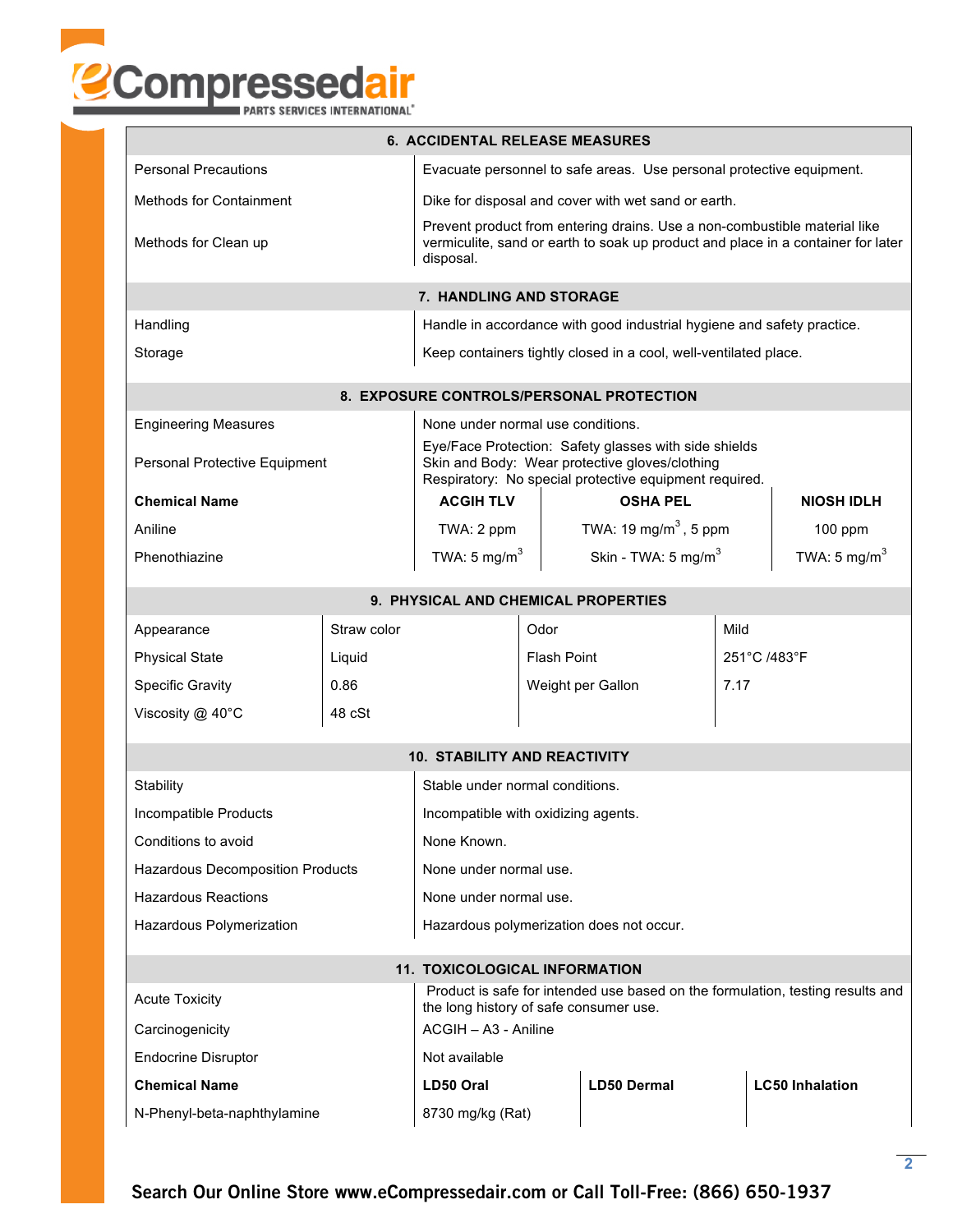

| Aniline       | 250 mg/kg (Rat)  | 1400 mg/kg (Rat)    |                    |
|---------------|------------------|---------------------|--------------------|
| Phenothiazine | 1330 mg/kg (Rat) | 9400 mg/kg (Rabbit) | 200 mg/L (Rat) 1 h |

| <b>12. ECOLOGICAL INFORMATION</b>                                                                                                                                                                                                                                                                                                                                                                                                     |                                      |                                                          |                                                                                                                          |                      |                 |                         |             |                                                 |  |
|---------------------------------------------------------------------------------------------------------------------------------------------------------------------------------------------------------------------------------------------------------------------------------------------------------------------------------------------------------------------------------------------------------------------------------------|--------------------------------------|----------------------------------------------------------|--------------------------------------------------------------------------------------------------------------------------|----------------------|-----------------|-------------------------|-------------|-------------------------------------------------|--|
| The environmental impact of this product has not been fully investigated.<br>However, at the concentration present, this preparation is not expected to<br>Ecotoxicity<br>present significant adverse environmental effects                                                                                                                                                                                                           |                                      |                                                          |                                                                                                                          |                      |                 |                         |             |                                                 |  |
| <b>Chemical Name</b>                                                                                                                                                                                                                                                                                                                                                                                                                  |                                      | <b>Toxicity to Algae</b>                                 | <b>Toxicity to Fish</b>                                                                                                  |                      | <b>Microtox</b> |                         |             | <b>Water Flea</b>                               |  |
| Aniline                                                                                                                                                                                                                                                                                                                                                                                                                               |                                      |                                                          | $LC50 = 75.5$ mg/L 96 h                                                                                                  |                      |                 | $EC50 = 425$ mg/L 5 min |             |                                                 |  |
|                                                                                                                                                                                                                                                                                                                                                                                                                                       |                                      |                                                          | <b>13. DISPOSAL CONSIDERATIONS</b>                                                                                       |                      |                 |                         |             |                                                 |  |
| Waste Disposal Method                                                                                                                                                                                                                                                                                                                                                                                                                 |                                      |                                                          | Dispose of contents/container in accordance with local regulations.                                                      |                      |                 |                         |             |                                                 |  |
|                                                                                                                                                                                                                                                                                                                                                                                                                                       |                                      |                                                          | This product contains one or more substances that are listed with the State of California as a hazardous waste - Aniline |                      |                 |                         |             |                                                 |  |
|                                                                                                                                                                                                                                                                                                                                                                                                                                       |                                      |                                                          | <b>14. TRANSPORT INFORMATION</b>                                                                                         |                      |                 |                         |             |                                                 |  |
| DOT                                                                                                                                                                                                                                                                                                                                                                                                                                   | Not Regulated                        |                                                          | <b>IATA</b>                                                                                                              | Not Regulated        | <b>IMDG/IMO</b> |                         |             | Not Regulated                                   |  |
| <b>15. REGULATORY INFORMATION</b>                                                                                                                                                                                                                                                                                                                                                                                                     |                                      |                                                          |                                                                                                                          |                      |                 |                         |             |                                                 |  |
| <b>International Inventories</b>                                                                                                                                                                                                                                                                                                                                                                                                      |                                      |                                                          |                                                                                                                          |                      |                 |                         |             |                                                 |  |
| <b>TSCA</b>                                                                                                                                                                                                                                                                                                                                                                                                                           | Listed                               | <b>DSL</b>                                               | Listed                                                                                                                   | <b>EINECS/ELINCS</b> |                 | Listed                  | <b>ENCS</b> | Listed                                          |  |
| <b>IECSC</b>                                                                                                                                                                                                                                                                                                                                                                                                                          | Listed                               | <b>KECL</b>                                              | Listed                                                                                                                   | <b>PICCS</b>         |                 | Listed                  | <b>AICS</b> | Listed                                          |  |
| <b>U.S. Federal Regulations</b>                                                                                                                                                                                                                                                                                                                                                                                                       |                                      |                                                          |                                                                                                                          |                      |                 |                         |             |                                                 |  |
| <b>Chemical Name</b><br><b>Massachusetts</b><br>Pennsylvania<br><b>Illinois</b><br><b>Rhode Island</b><br><b>New Jersey</b><br>Phenothiazine<br>x<br>x<br>x<br>x<br>SARA 313: Section 313 of Title III of the Superfund Amendments and Reauthorization Act of 1985 (SARA). This product<br>does not contain any chemicals which are subject to the reporting of the Act and Title 40 of the Code of Federal<br>Regulations, Part 372. |                                      |                                                          |                                                                                                                          |                      |                 |                         |             |                                                 |  |
|                                                                                                                                                                                                                                                                                                                                                                                                                                       | SARA 311/312 Hazard Categories: None |                                                          |                                                                                                                          |                      |                 |                         |             |                                                 |  |
| Clean Water Act: This product does not contain any substances regulated as pollutants pursuant to the Clean Water Act<br>(40 CFR 122.21 and 40 CFR 122.42).<br>Clean Air Act, Section 112, Hazardous Air Pollutants (HAPs): This product contains no substances which are listed<br>hazardous air pollutants (HAPs) under Section 112 of the Clean Air Act.                                                                           |                                      |                                                          |                                                                                                                          |                      |                 |                         |             |                                                 |  |
| U.S. State Regulations/ International Regulations                                                                                                                                                                                                                                                                                                                                                                                     |                                      |                                                          |                                                                                                                          |                      |                 |                         |             |                                                 |  |
| California Proposition 65: This product contains a substance on the list of Proposition 65 chemicals.                                                                                                                                                                                                                                                                                                                                 |                                      |                                                          |                                                                                                                          |                      |                 |                         |             |                                                 |  |
| Mexico - Grade: No information available                                                                                                                                                                                                                                                                                                                                                                                              |                                      |                                                          |                                                                                                                          |                      |                 |                         |             |                                                 |  |
| <b>16. OTHER INFORMATION</b>                                                                                                                                                                                                                                                                                                                                                                                                          |                                      |                                                          |                                                                                                                          |                      |                 |                         |             |                                                 |  |
|                                                                                                                                                                                                                                                                                                                                                                                                                                       | <b>NFPA</b>                          | Health Hazard<br><b>Fire Hazard</b><br><b>Reactivity</b> | <b>HMIS</b><br>1<br>4<br>0                                                                                               | Eye protection       | <b>PPE</b>      | Gloves                  |             | <b>Transport Symbol</b><br><b>Not Regulated</b> |  |